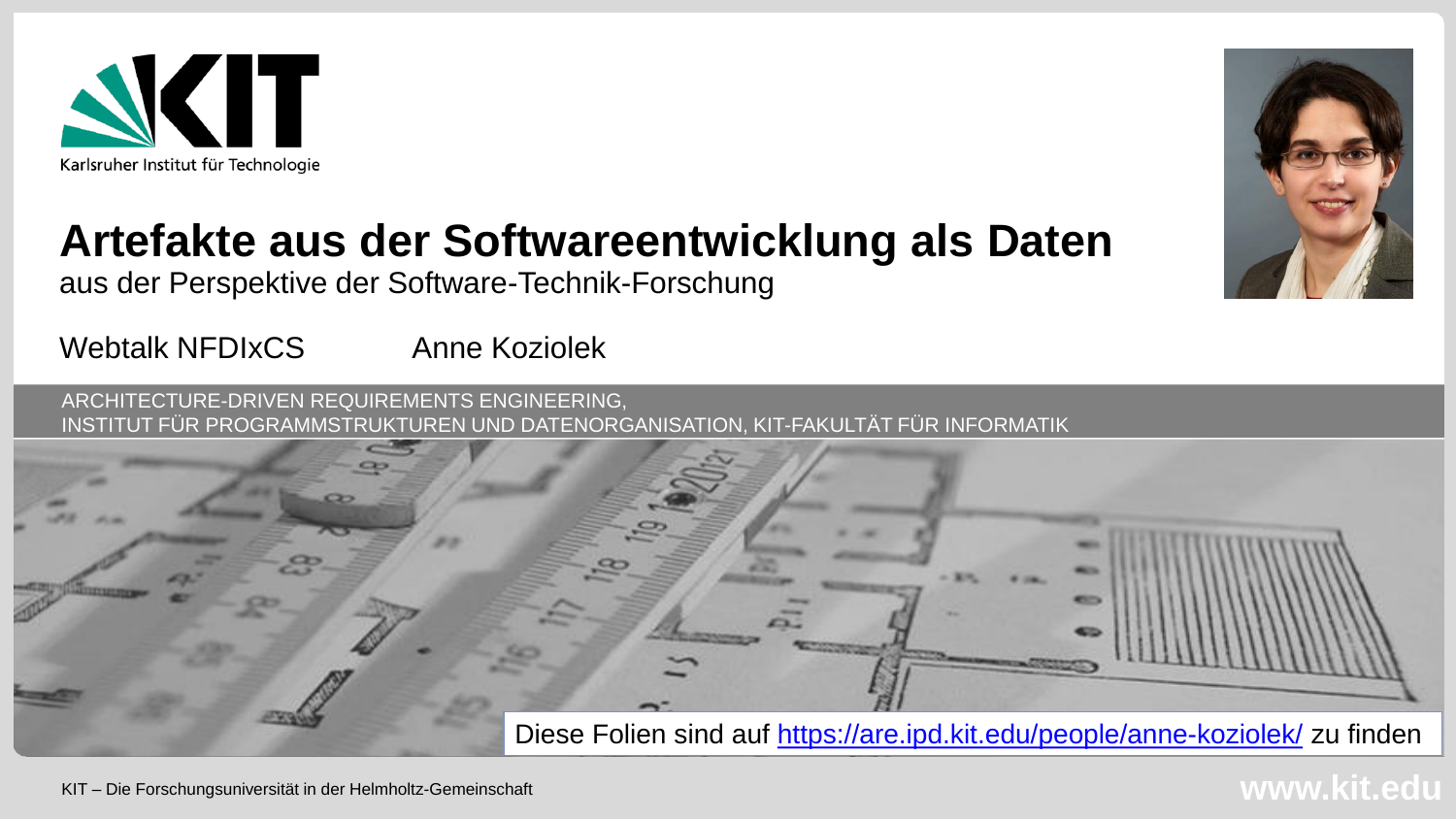# **Überblick**



- Welche Forschungsdaten?
- Wo stehen wir heute?
	- **ACM Badges**
	- **Einschätzung zum Stand der FAIR Prinzipien**
- Was sind Herausforderungen?

Dabei meine Perspektive: Software-Technik-Forschung

Für die Diskussion später: Passt es zu anderen Gebieten, in denen Software Forschungsdaten sind?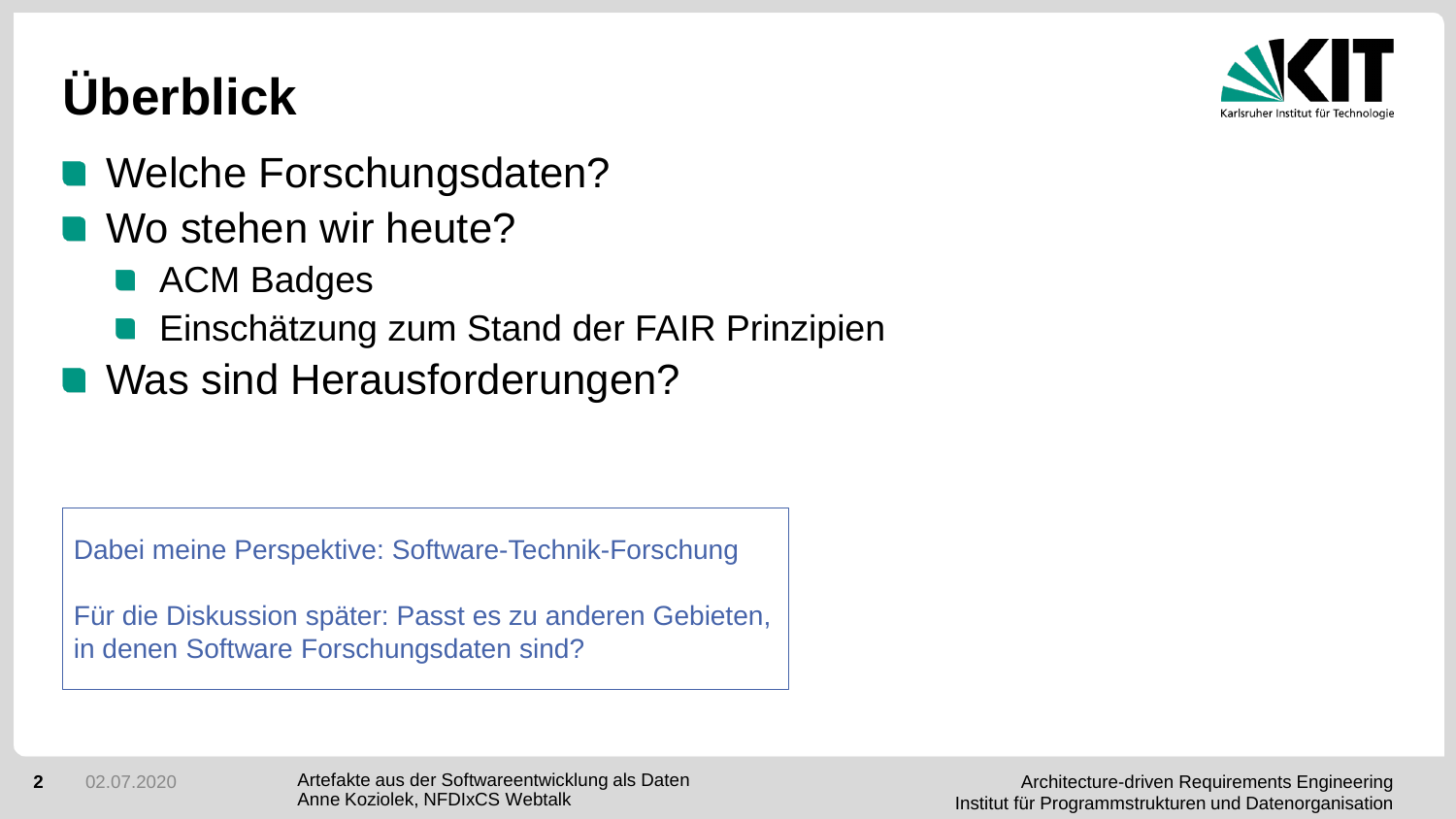#### **Welche Forschungsdaten? Non Forschern erzeugt Software** Skripte für Datenanalyse Programme, die neue Algorithmen umsetzen Software-Tools Modelle Fokus im Folgenden: Artefakte

- Beobachtungen
	- Unter Beteiligung von Menschen oder Umgebung beobachtet
	- Automatisiert erzeugt

#### Weitere Eingabedaten: u.a. auch (von anderen erzeugte) Software

**3** 02.07.2020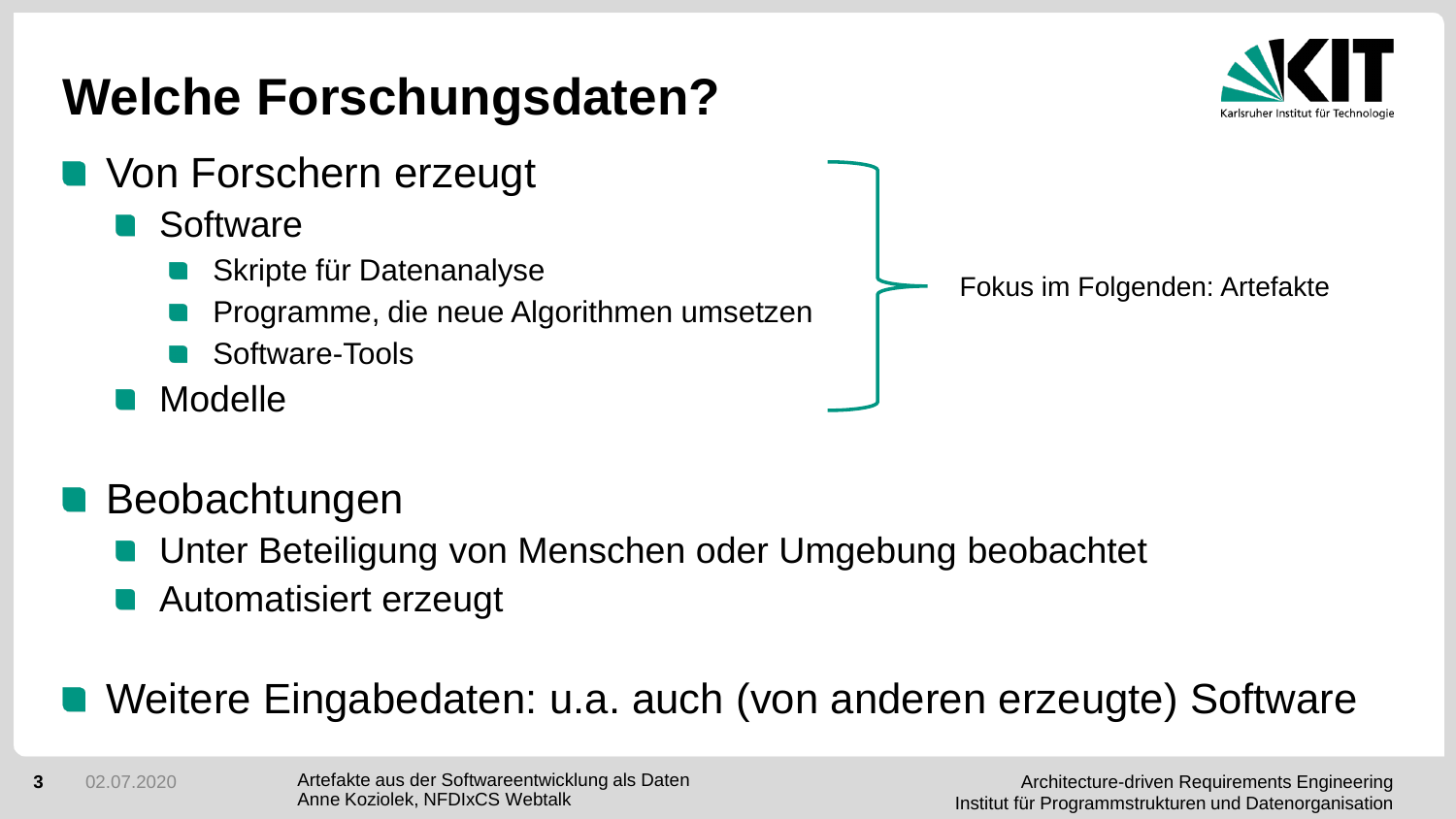# **Wo stehen wir heute in der SWT-Forschung?**



- **E** Zunehmende Bedeutung
- "Artifact Evaluation Track" auf den meisten SWT-Konferenzen
- ACM Artifact Reviewing and Badging
	- "An experimental result is not fully established unless it can be independently reproduced."
	- "By "artifact" we mean a digital object that was either created by the authors to be used as part of the study or generated by the experiment itself. For example, artifacts can be software systems, scripts used to run experiments, input datasets, raw data collected in the experiment, or scripts used to analyze results."

#### **R** Aber

- Veröffentlichung der Artefakte keine Voraussetzung für Publikationen
- Wiederverwendung von Artefakten weiterhin schwierig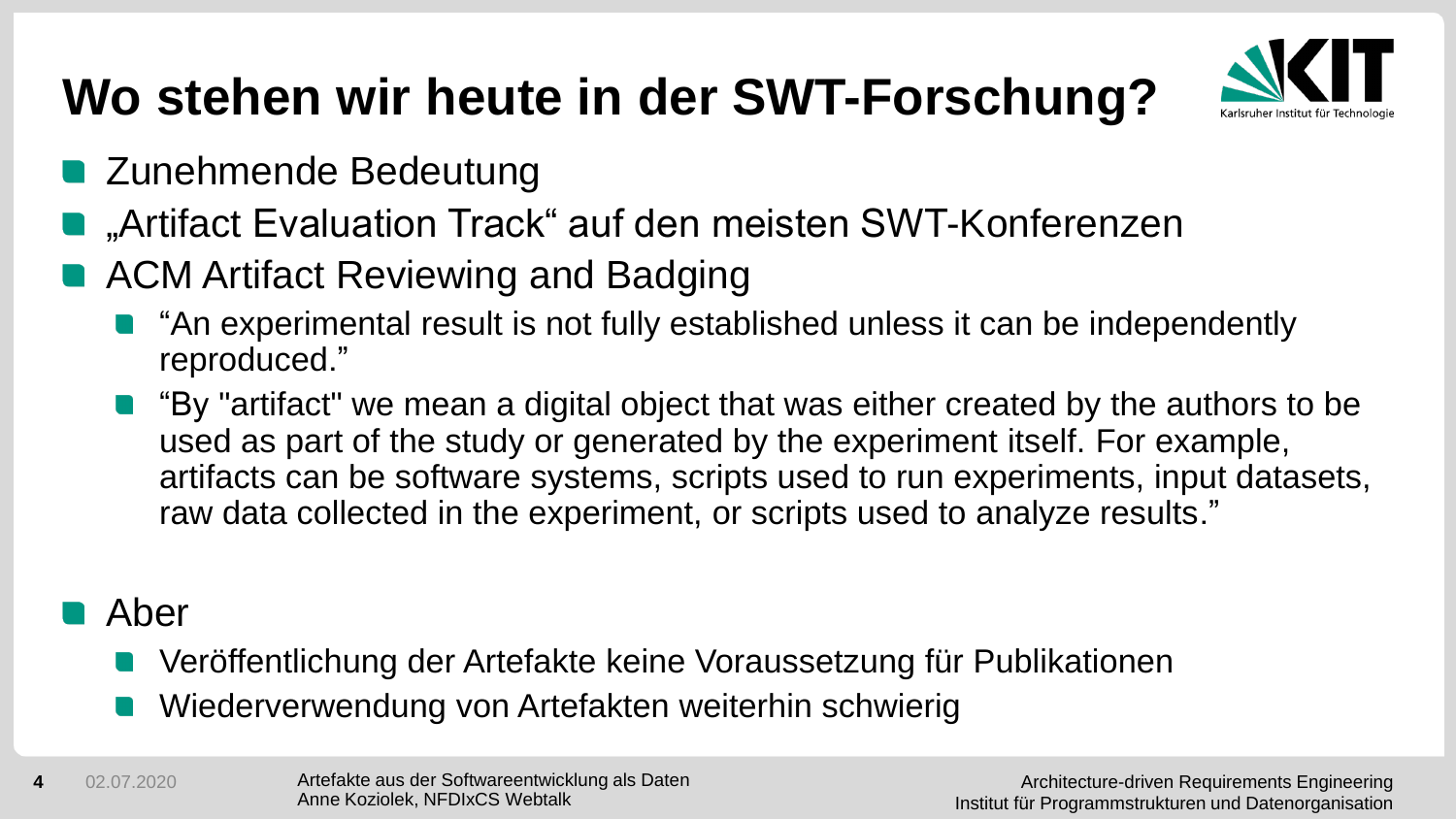# **ACM Artifact Reviewing and Badging**



**Functional Reusable Available Replicated Reproduced**





**Artifacts** documented, consistent, complete, exercisable, and include appropriate evidence of verification and validation

Functional + very carefully documented and well-structured to the extent that reuse and repurposing is facilitated. In particular, norms and standards of the research community for artifacts of this type are strictly adhered to.



Placed on a publically accessible archival repository. A DOI or link to this repository along with a unique identifier for the object is provided.

Main results of the paper have been independently obtained in a subsequent study by a person or team other than the authors, without the use of authorsupplied artifacts.

acm

Main results of the paper have been obtained in a subsequent study by a person or team other than the authors, using, in part, artifacts provided by the author.

<https://www.acm.org/publications/policies/artifact-review-badging>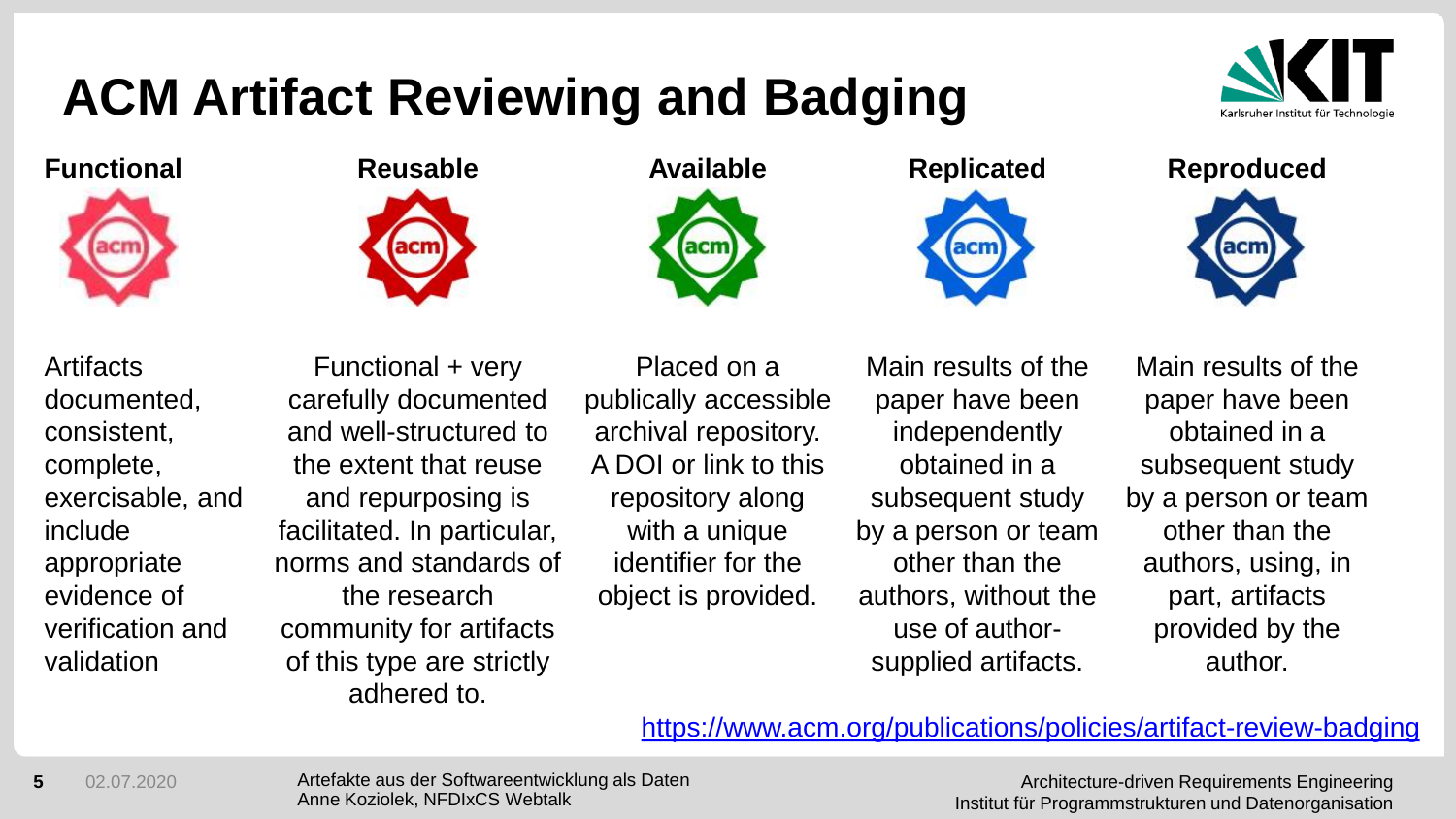# **SWT Adaption der ACM Badges**



**Functional Reusable Available Replicated Reproduced**

*No Badge*

**Artifacts** documented, consistent, complete, exercisable, and include appropriate evidence of verification and validation



Functional + very carefully documented and well-structured to the extent that reuse and repurposing is facilitated. In particular, norms and standards of the research community for artifacts of this type are strictly adhered to.



*Functional* + placed on a publicly accessible archival repository. A DOI or link to this repository along with a unique identifier for the object is provided.



*Available* + main results of the paper have been obtained in a subsequent study by a person or team other than the authors, using, *in part*, artifacts provided by the author.

*Available* + the main results of the paper have been independently obtained in a subsequent study by a person or team other than the authors*, without the use of authorsupplied artifacts*.

vom Artifact Evaluation Track der ICSE Konferenz,<https://conf.researchr.org/track/icse-2020/icse-2020-Artifact-Evaluation#Call-for-Submissions>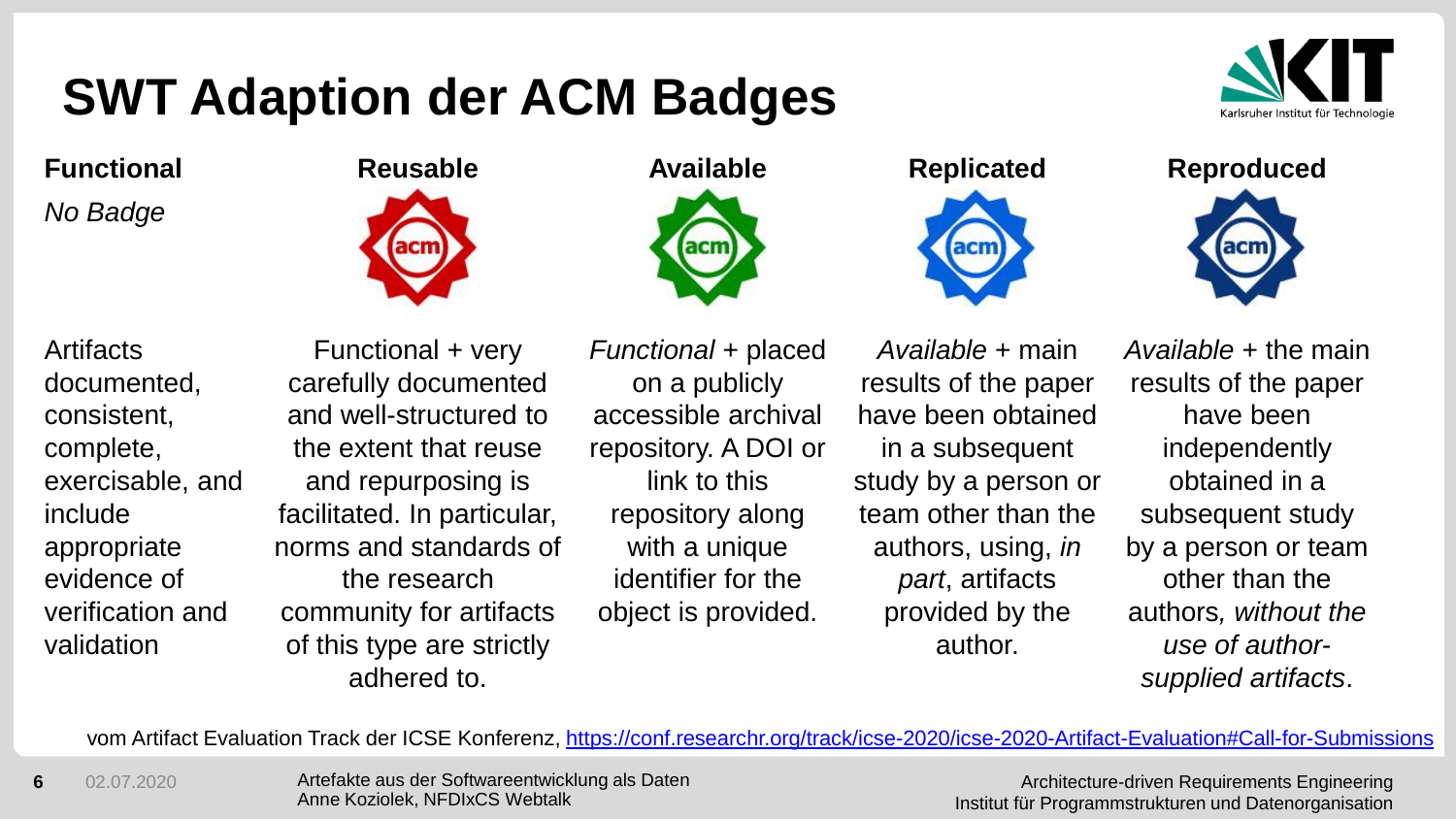## **FAIRe Forschungsdaten in SWT?**





Image "**FAIR data principles**" by **[SangyaPundir](https://commons.wikimedia.org/w/index.php?title=User:SangyaPundir&action=edit&redlink=1)** is licensed under [CC-BY-SA-4.0](https://commons.wikimedia.org/wiki/Category:CC-BY-SA-4.0) on Wikipedia

**7** 02.07.2020

Artefakte aus der Softwareentwicklung als Daten Anne Koziolek, NFDIxCS Webtalk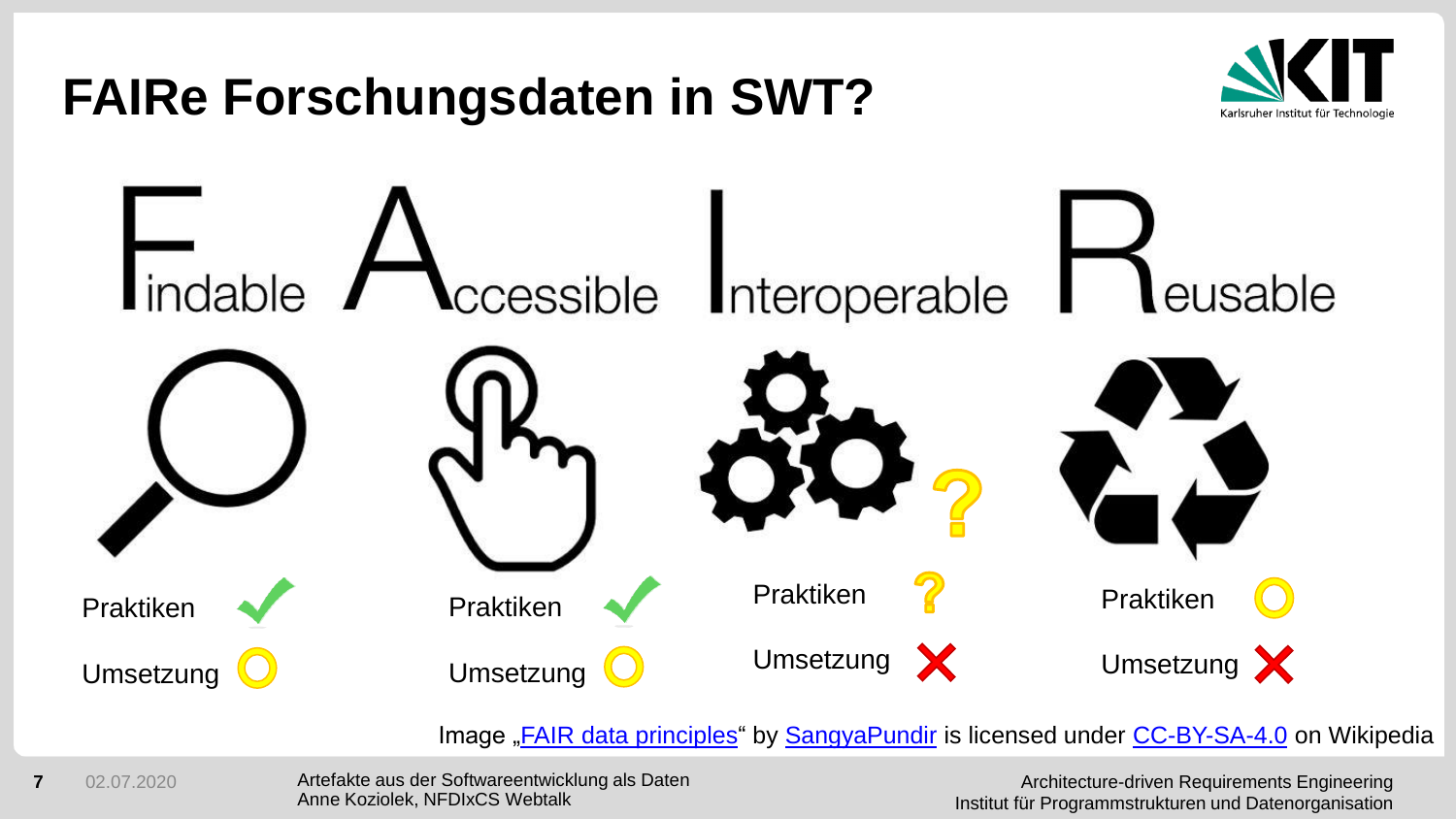### **Herausforderungen**



- **Anreizsysteme** 
	- Einreichungen von Forschungsdaten obligatorisch, außer Industriedaten?
- Anforderungen an Artefakte im Begutachtungsprozess
	- **Für Auffindbarkeit und Zugänglichkeit leicht umsetzbar** 
		- Nicht möglich, wenn Daten von Industriepartnern
	- Bewertbarkeit?
	- Nachnutzbarkeit?
- **Nachvollziehbarkeit von wiss. Ergebnissen** 
	- Wie genaue Konfiguration dokumentieren?
	- Inwieweit unterstützen die Artefakte die Aussagen der Publikation?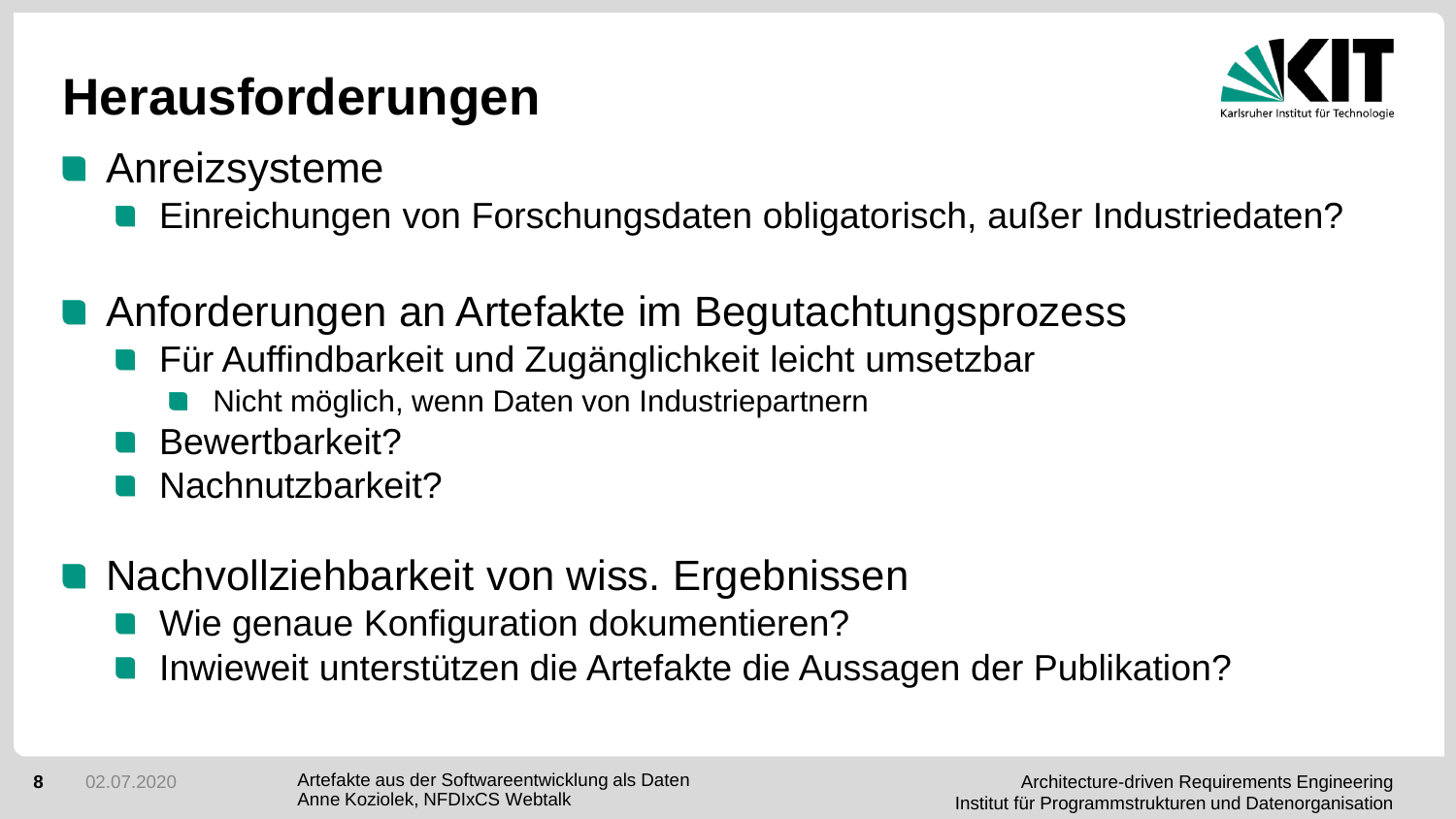#### **Aktuelle Forschung: Validitäts-Aussagen in der SWT-Forschung**



| <b>Statement</b>                                              | <b>Evidence</b>                                                                               | <b>Data Item</b>                             | <b>Data Description</b>                                                                                                                                                                                                                                                                                                                                                                            |
|---------------------------------------------------------------|-----------------------------------------------------------------------------------------------|----------------------------------------------|----------------------------------------------------------------------------------------------------------------------------------------------------------------------------------------------------------------------------------------------------------------------------------------------------------------------------------------------------------------------------------------------------|
| *Novelty                                                      | <i>*Tertiary Studies</i>                                                                      | <b>Research</b><br><b>Object</b>             | Investigated object of research<br>(dt. "Untersuchungsgegenstand")                                                                                                                                                                                                                                                                                                                                 |
| *Relevance                                                    | *Secondary Studies<br>*Grounded Theory Method<br>*Case Study<br>*Mining Software Repositories |                                              | Kind of statement:<br>(i) One paper can be related to many statements.<br>(ii) Each statement may have given different<br>kinds and strength of evidence.<br>(iii) Papers may add evidence to a statement of<br>other papers with additional data or arguments.<br>(iv) Papers may contain statements that refine<br>statements of other papers or<br>(v) even contradict them with some evidence. |
| *Property-in-relation<br>*Experiment<br>*Questionnaire Survey |                                                                                               |                                              |                                                                                                                                                                                                                                                                                                                                                                                                    |
| *Formal Proof<br>*Property-as-such<br>*Verification           | <b>Research Object</b>                                                                        | <b>Evidence</b>                              | Research method design and evidence of<br>statement validity                                                                                                                                                                                                                                                                                                                                       |
| *Method<br><i><b>*Model</b></i><br>*MM/Language               | *Automation/Tool                                                                              | <b>Validation</b><br><b>Question</b><br>(VQ) | Template for validation question:<br>* e.g., "How effective is Tool A in comparison to<br>Tool B?"                                                                                                                                                                                                                                                                                                 |

#### Gemeinsame Arbeit mit Angelika Kaplan und Ralf Reussner, Folie von Angelika Kaplan

**9** 02.07.2020

Artefakte aus der Softwareentwicklung als Daten Anne Koziolek, NFDIxCS Webtalk